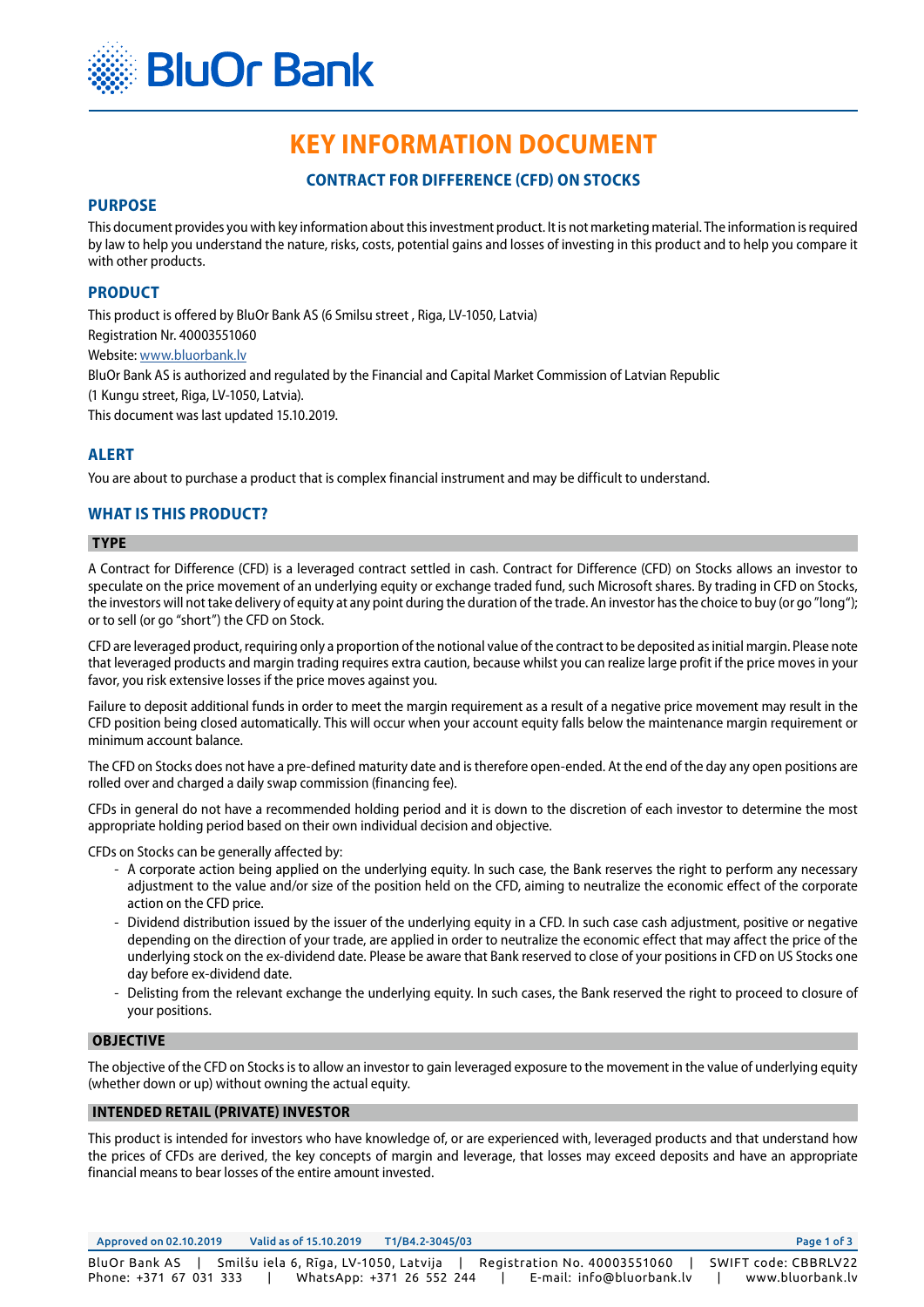

# **WHAT ARE THE RISKS AND WHAT COULD I GET IN RETURN?**



The summary risk indicator is a guide to the level of risk of this product compared to other products. It shows how likely it is that the product will lose money because of movement in the markets or because we are not able to pay you.

We have classified this product as 7 out of 7, which is the highest risk class. This rates the potential losses from future performance of the product at a very high level. This product does not include any protection from future performance, so you could lose some or all of your investments.

#### **GENERAL RISKS**

There are a number type of risk, which you should aware of before beginning of trading (included but not limited): leverage risk, margin risk, exchange risk, market risk, unregulated market risk, counterparty risk, online trading and IT risk, market disruption risk, liquidity risk.

#### **CURRENCY RISK**

It is possible to buy or sell CFD in a currency, which is different to the base currency of your account. The final return you may get depends additionally on the exchange rate between the two currencies.

## **LEVERAGED TRADING**

Using leverage you gain larger exposure to a financial market by tying up only a relatively small amount of your capital. Trading with leverage can magnify both the profits and losses you make in relation to the investment. In some cases you have to deposit additional funds in order to meet the margin requirements as a result of a negative price movement as a result losses could exceed the initial investments.

#### **PERFORMANCE SCENARIO**

The scenarios shown below illustrate how your investment could perform. You can compare them with the scenarios of other products. The scenarios presented are an estimate of future performance and are not an exact indicator. What you get will vary depending on how the market performs and how long you keep the product.

The table below shows the money you could get back under different scenarios, assuming that you buy 100 shares of XYZ at 100 EUR per share and your position is closed on the same day. Commission is 0.10% from traded amount.

Leveraged used is 5:1, i.e. 20% initial margin requirements =  $2000$  EUR (100\*100 \* 20%)

#### Initial capital 2000 EUR

| <b>LONG PERFORMANCE</b><br><b>SCENARIO</b> |       | <b>CLOSING PRICE PRICE CHANGE</b> | <b>PROFIT/LOSS IN EUR</b>                                                  | <b>CAPITAL (CHANGE)</b> |
|--------------------------------------------|-------|-----------------------------------|----------------------------------------------------------------------------|-------------------------|
| FAVORABLE                                  | 101   | $+1\%$                            | $((101-100) \times 100)$ -100*100*0.1%-100*101*0.1% = 79.90 PROFIT         | 2079.90<br>$(+4,00\%)$  |
| <b>MODERATE</b>                            | 99.50 | $-0.5%$                           | $((99.50-100) \times 100)$ -100*99.50*0.1%-100*100*0.1% =<br>$-69.95$ LOSS | 1930.05<br>$(-3,50\%)$  |
| <b>UNFAVORABLE</b>                         | 99.00 | $-1%$                             | $((99.00-100) \times 100)$ -100*99*0.1%-100*100*0.1% = -119.90 LOSS        | 1880.10<br>$(-6,00\%)$  |
| <b>STRESS</b>                              | 95.00 | $-5%$                             | $(95.00-100) \times 100$ -100*95*0.1%-100*100*0.1% = -519.50 LOSS          | 1480.50<br>$(-25,98%)$  |

Approved on 02.10.2019 Valid as of 15.10.2019 T1/B4.2-3045/03 Page 2 of 3 BluOr Bank AS | Smilšu iela 6, Rīga, LV-1050, Latvija | Registration No. 40003551060 | SWIFT code: CBBRLV22 Phone: +371 67 031 333 | WhatsApp: +371 26 552 244 | E-mail: info@bluorbank.lv | www.bluorbank.lv